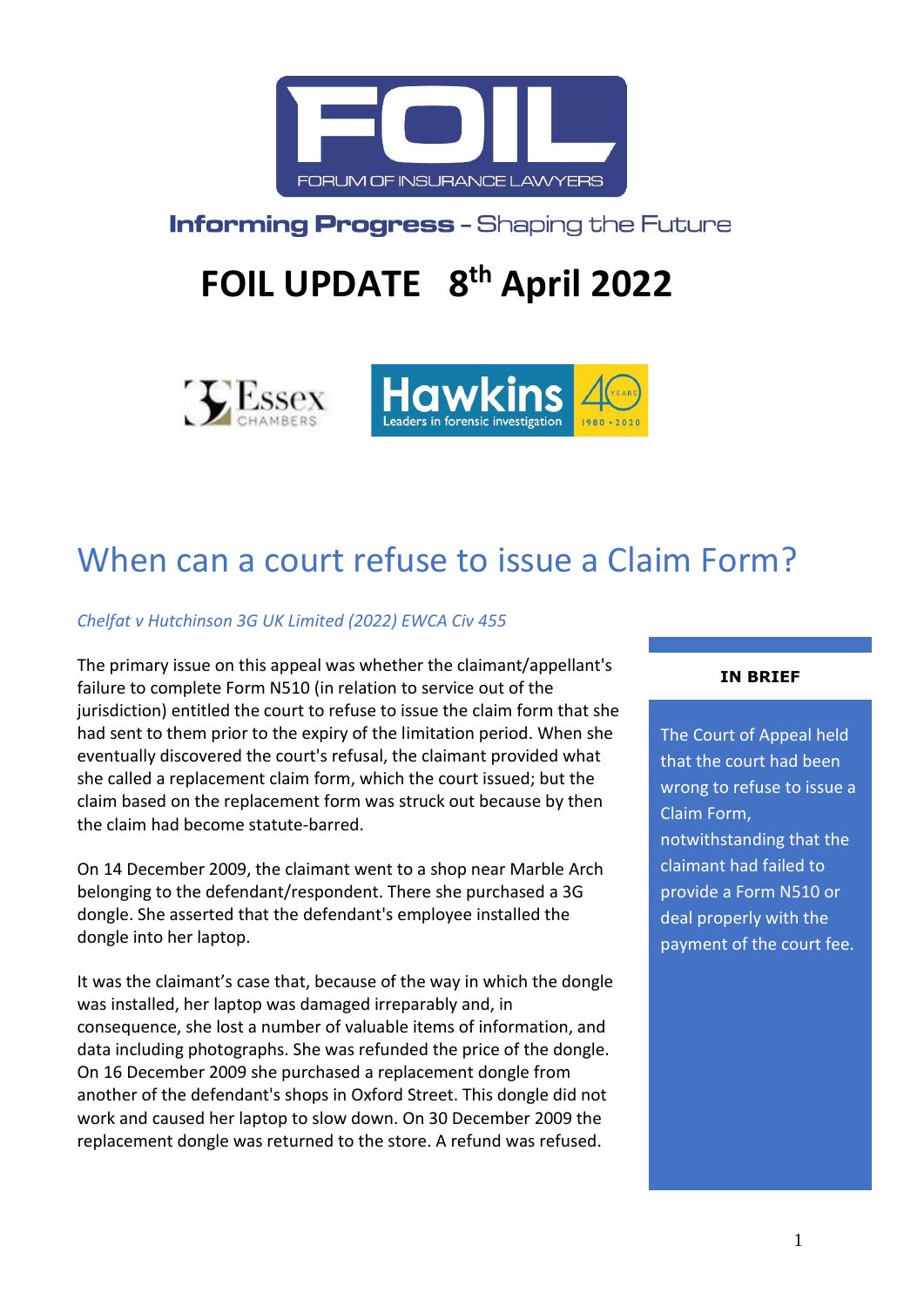Sometime in the autumn of 2015, the claimant was in communication with the defendant, asking about the correct address for the service of legal proceedings. On 9 December 2015, the claimant sent to the County Court Money Claim Centre in Salford ("CCMCC") a Claim Form, a Particulars of Claim, and a witness statement. The Claim Form gave as the defendant's address for service an address in Scotland that she had been given by the defendant.

These documents were delivered to the CCMCC on 11 December 2015. On the face of it, therefore, the claim form and the other documents were delivered within the six-year limitation period, which was due to expire on 14 December 2015 (first dongle) and 16 December 2015 (second dongle). However, the claim form was not issued by the CCMCC. The CCMCC said that the documents were returned to the claimant under a letter dated 17 December 2015.

The letter identified three reasons why the CCMCC had refused to do what the claimant had requested. The first concerned an alleged failure properly to complete an application for fee remission. The second alleged that the appellant was the subject of a Civil Restraint Order and so required permission before any claim was issued. The third noted that the claimant had not provided Form N510, concerned with Service out of the Jurisdiction.

Two principal issues arose on the appeal:

## **Issue 1: Was the CCMCC entitled to refuse to issue the claimant's Claim Form in December 2015?**

The answer to that question was an unequivocal 'no'. Whatever degree of scrutiny the court staff were permitted, and whatever incremental changes may have been made to the CCMCC's general powers in the last decade, neither could justify a refusal to issue a claim form, which was itself in proper form. A request by a litigant to issue a claim form was one which he or she was entitled to make. Thereafter, the litigant was completely dependent on the court. His or her legal rights might depend on the timeous issue of that claim form. Accordingly, the court's primary obligation was to comply with that request. It would take exceptional circumstances – far beyond the facts of this case – for a court's refusal to comply with a legitimate request to issue a claim form to be even arguably justified.

The claim form which should have been issued on or around 11 December 2015 would have been issued within the limitation period.

### **Issue 2: Was it arguable that the action was brought on 11 December 2015?**

The limitation position was frozen, and time stopped to run, when an action was "brought". The date the proceedings were "brought" for the purposes of the Limitation Act could be earlier than the actual date of the issue of the claim form. The working assumption made by both the District Judge and the Judge below when considering this matter was that the claim form that was issued in December 2016 was the same as the claim form that should have been issued in December 2015, with one modification: the address in Scotland had been changed to an address in Maidenhead.

On the assumption that the claim forms were the same, with the only difference being the change of address, a narrow question arose as to whether it could be said that "the claim form as issued" in December 2016 was that which "was received" by the CCMCC in December 2015.

The court tested the position as follows: suppose that the wording of the two claim forms was precisely the same and all the claimant had done was to amend the Scottish address, keeping the